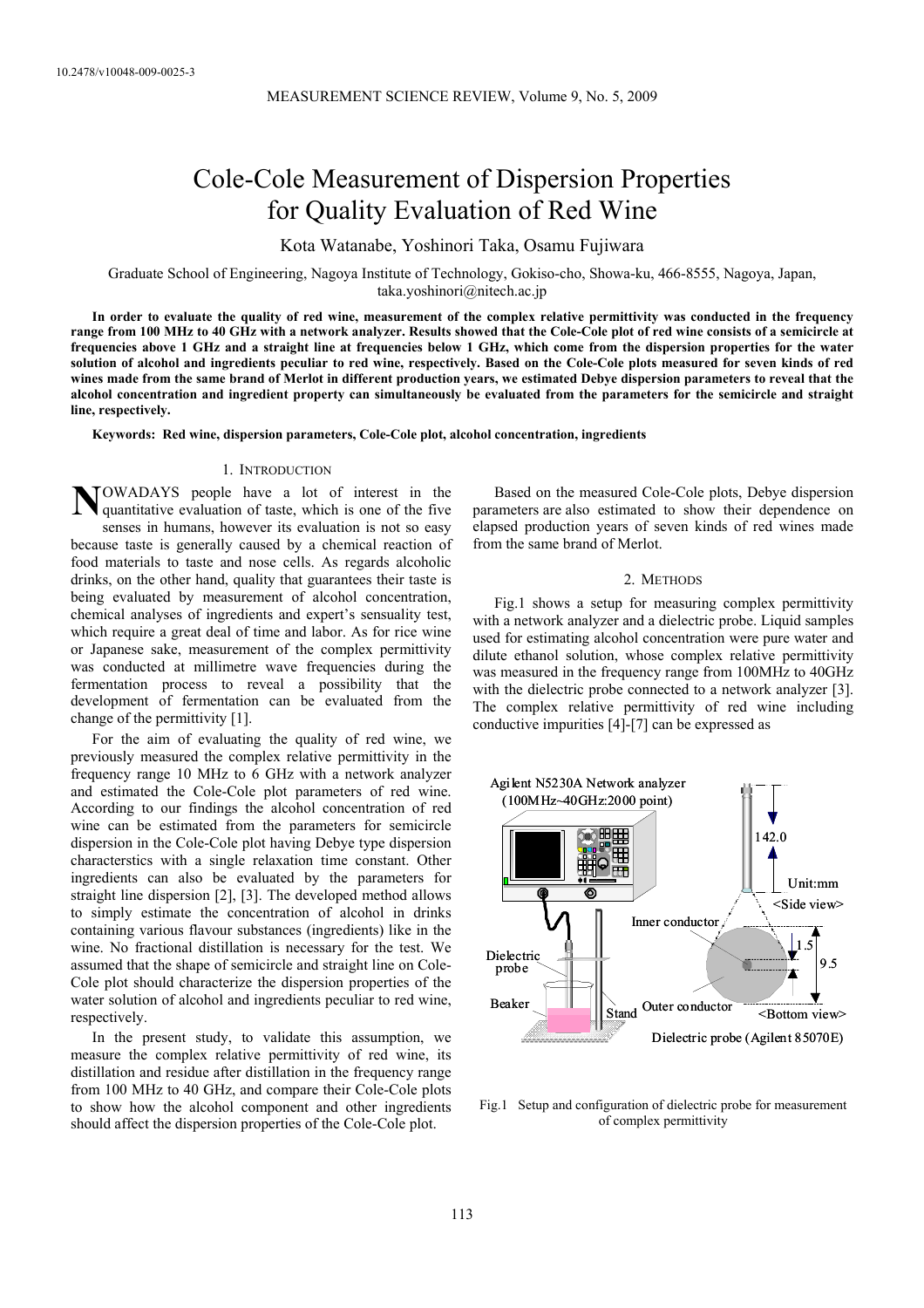⎭

 $\overline{a}$ 

$$
\varepsilon_r^* = \varepsilon_r' - j\varepsilon_r'' = \varepsilon_{r\infty} + \frac{\varepsilon_{r0} - \varepsilon_{r\infty}}{1 + (j\omega\tau_0)^\beta} + \frac{1}{(j\omega\tau)^\alpha}
$$
\n
$$
\varepsilon_r' = \varepsilon_{r\infty} + \begin{cases} \n1 - \frac{\sinh(\beta \ln \omega \tau_0)}{\cosh(\beta \ln \omega \tau_0) + \cos \frac{\beta \pi}{2}} \times \frac{\varepsilon_{r0} - \varepsilon_{r\infty}}{2} \\
+ \{\cosh(\alpha \ln \omega \tau) - \sinh(\alpha \ln \omega \tau)\} \times \cos \frac{\alpha \pi}{2} \\
\sin \frac{\beta \pi}{2} \\
\varepsilon_r'' = \frac{\sin \frac{\beta \pi}{2}}{\cosh(\beta \ln \omega \tau_0) + \cos \frac{\beta \pi}{2}} \times \frac{\varepsilon_{r0} - \varepsilon_{r\infty}}{2} \\
+ \{\cosh(\alpha \ln \omega \tau) - \sinh(\alpha \ln \omega \tau)\} \times \sin \frac{\alpha \pi}{2}\n\end{cases} (1)
$$

where  $\varepsilon_{r0}$  is the DC relative permittivity,  $\varepsilon_{r\infty}$  is the relative permittivity at infinite frequency,  $\alpha$  and  $\beta$  represent the degree of relaxation distribution,  $\tau$  and  $\tau_0$  are the relaxation time constants. These parameters are called Debye dispersion parameters or Cole-Cole parameters. For pure water or dilute ethanol solution without DC conductivities, the first and second terms on the right hand side of Eq.(1) are used. Eq.(1) shows that Cole-Cole plot or  $\varepsilon_r'$ -  $\varepsilon_r''$  curve consists of a semicircle and straight line, which can be represented by the first and second terms and the third term, respectively, on the right hand side of Eq.(1). According to Ref. [3], the alcohol concentration of red wine is assumed to be evaluated from the parameters of  $\varepsilon_{r0}$ ,  $\varepsilon_{r\infty}$ ,  $\tau_0$  and  $\beta$  in Eq.(1), which was estimated in the following way: measurement of the Cole-Cole plots was made for pure water and dilute ethanol solution, which were fitted to Eq.(1) without the third term to reveal the dependence on alcohol concentration of the above-mentioned parameters for calibration data. The parameters in Eq.(1) were also obtained from the Cole-Cole plot measured for red wine, whose alcohol concentration was estimated from the calibration data for pure water and dilute ethanol solution, and was validated by using a distillation method [3].

In order to verify the validity of the above-mentioned assumption, we compared the Cole-Cole plots measured for pure water, red wine, its distillation and residue after distillation, and examined how the alcohol component can affect these Cole-Cole plots. For red wines to be measured, we used seven kinds of Japanese red wines made from the same brand of Merlot in different production years, which were named here A, B, C, D, E, F and G.

## 3. RESULTS AND DISCUSSION

Fig.2 shows the Cole-Cole plots measured and calculated for pure water, wine A, its distillation and residue. Solid lines in the figure show calculated Cole-Cole plots from Eq.(1). Tab.1 summarizes Cole-Cole parameters and their estimated values of wine A, distillation and residue. The estimated alcohol concentration of wine A was 12.2 %, which agrees well with the measured alcohol concentration (12.1%) from a distillation method. Fig.2 shows that there is good agreement between measurement and calculation by Eq.(1).

The results also show that the pure water and distillate have only semicircles in the Cole-Cole plot, while wine A and its residue have both semicircles and straight lines. It should be noted that the semicircles of wine A and the residue approximately agree with those for the distillation and pure water, respectively. This means that the semicircle and straight line are essentially derived from the dispersion properties of alcohol component and specific ingredients of red wine.



Fig.2 Measured and calculated Cole-Cole plots

Tab.1 Cole-Cole parameters and their estimated values of wine A before/after distillation

| Merlot wine                                             | $\varepsilon_{n}$                           |  | $\varepsilon_{r\infty}$ $\beta$ $\tau_0$ [ps] $\tau$ [ps] $f_m$ [MHz] $\alpha$ |  |
|---------------------------------------------------------|---------------------------------------------|--|--------------------------------------------------------------------------------|--|
| Wine A[2006] 73.6(12.2) 6.2 0.986 12.76 25.70 798 0.910 |                                             |  |                                                                                |  |
|                                                         | Residue 79.5 4.0 0.986 9.64 33.50 898 0.930 |  |                                                                                |  |
| Distillate 75.5<12.1>4.9 0.983 12.61                    |                                             |  |                                                                                |  |

[]: Production year

( ):Estimated alcohol concentration [%]

< >: Measured alcohol concentration with a distiller [%]

*f* m: frequency at which Cole-Cole plot has a minimum value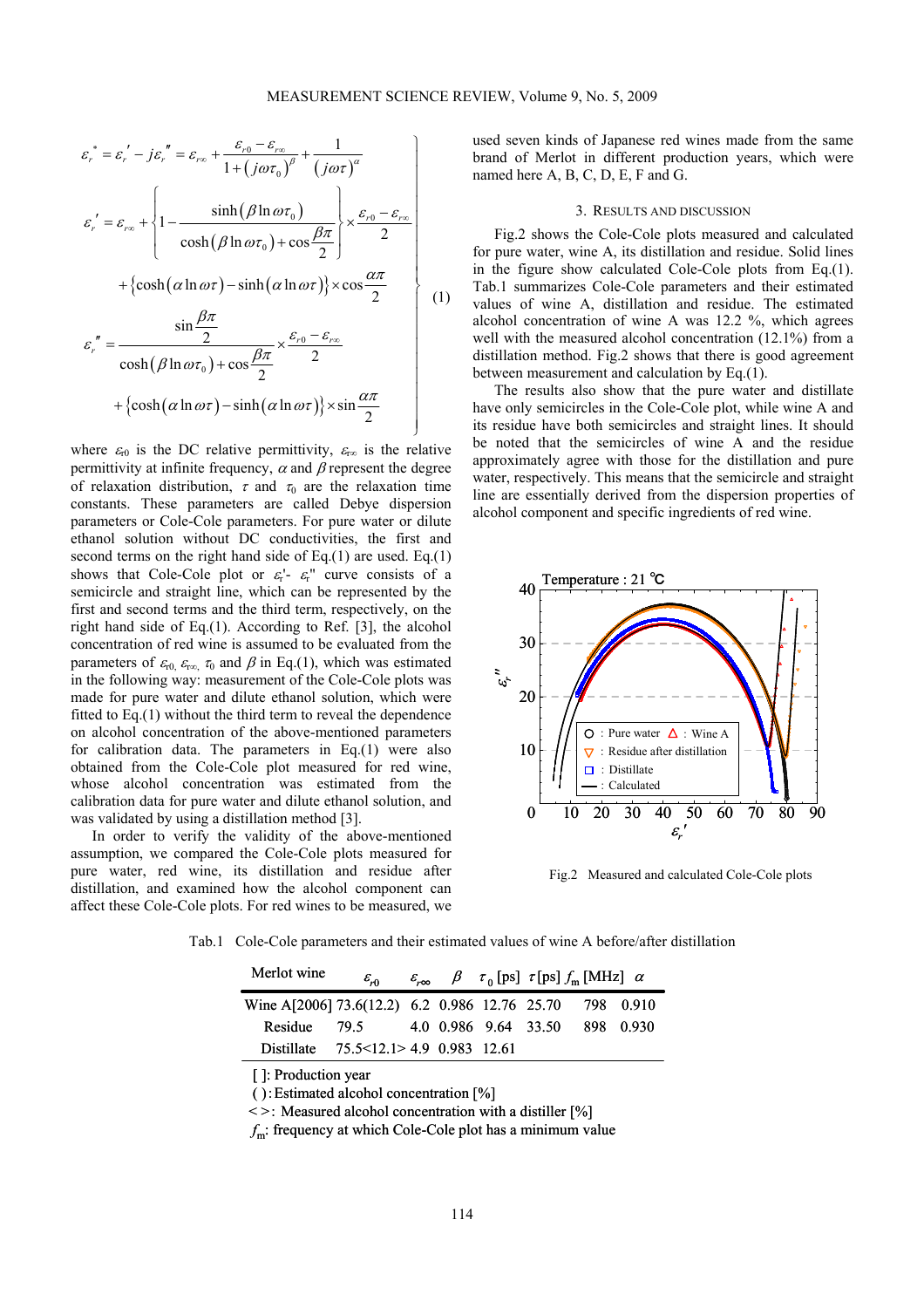Tab.2 Estimated values of alcohol concentration and parameters for Cole-Cole plot of red wines

| Merlot wine                                   |  |  |      |       |
|-----------------------------------------------|--|--|------|-------|
| Wine B[2005] 73.4(12.4) 5.6 0.976 12.65 25.30 |  |  | 938  | 0916  |
| Wine C[2004] 73.5(12.5) 5.7 0.978 12.94 26.90 |  |  | 858  | 0.912 |
| Wine D[2003] 73.5(12.5) 5.6 0.976 12.96 25.30 |  |  | 839  | 0.910 |
| Wine E[2001] 73.5(12.5) 5.5 0.978 13.21 21.00 |  |  | 998. | 0.911 |
| Wine F[2000] 73.4(12.6) 5.5 0.978 13.24 22.50 |  |  | 918  | 0.912 |
| Wine G[1996] 73.4(12.6) 5.6 0.979 12.83 21.50 |  |  | 798  | 0 908 |

[ ]: Production year

( ):Estimated alcohol concentration [%]



Fig.3 (a) Measured results of Cole-Cole plots for red wines of different production years and (b) enlargement of the Cole-Cole plots around minimum values

Fig.3(a) shows the Cole-Cole plots measured for six kinds of wine B to G with the same brand of Merlot in different production years. Also shown in Fig. 3(b) is an enlargement of the Cole-Cole plots around the minimum values. The Cole-Cole parameters in Eq. (1) were also obtained so that the calculated Cole-Cole plots agree with the measured results, which are summarized in Tab.2 together with the estimated values of alcohol concentration. We found that all the semicircle parts almost coincide, which shows the same alcohol concentration for wines B to G despite different production years. There are some differences between their minimum values and gradients of straight lines for the production years.

Fig.4 shows the dependence of the Cole-Cole parameters on elapsed years from the production year of red wine, which demonstrates that the dispersion parameters of  $\varepsilon_{r0}$ ,  $\varepsilon_{r\infty}$ ,  $\tau_0$  and  $\beta$  determining semicircles are kept almost constant with respect to elapsed years, while the parameters of  $\tau$ ,  $\alpha$  and  $f<sub>m</sub>$ for straight lines fluctuate with elapsed years, though specific relationships between these parameters and elapsed years were not observed. The latter finding, nevertheless, suggests a possibility that ingredients peculiar to red wine could be evaluated from the corresponding Cole-Cole parameters:  $\tau$ ,  $\alpha$ and  $f_m$ .

# 4. CONCLUSIONS

Our comparison of the Cole-Cole plots for red wine, its distillate and residue confirmed that the semicircle and straight line in the Cole-Cole plot are essentially based on the dispersion properties of the water solution of alcohol and the ingredients peculiar to the red wine, respectively.

Of particular interest for practical utilizations of our measurements to the end wine users and/or for wine producers is the dependence on elapsed production years of the Cole-Cole parameters, which implies a possibility that the maturity of red wine may be evaluated from the dispersion properties of wine characterized by the straight line.

The future subject is to evaluate the quality of red wine from the Cole-Cole plot in the low frequency region based on TDR (Time Domain Reflectometer) measurement.